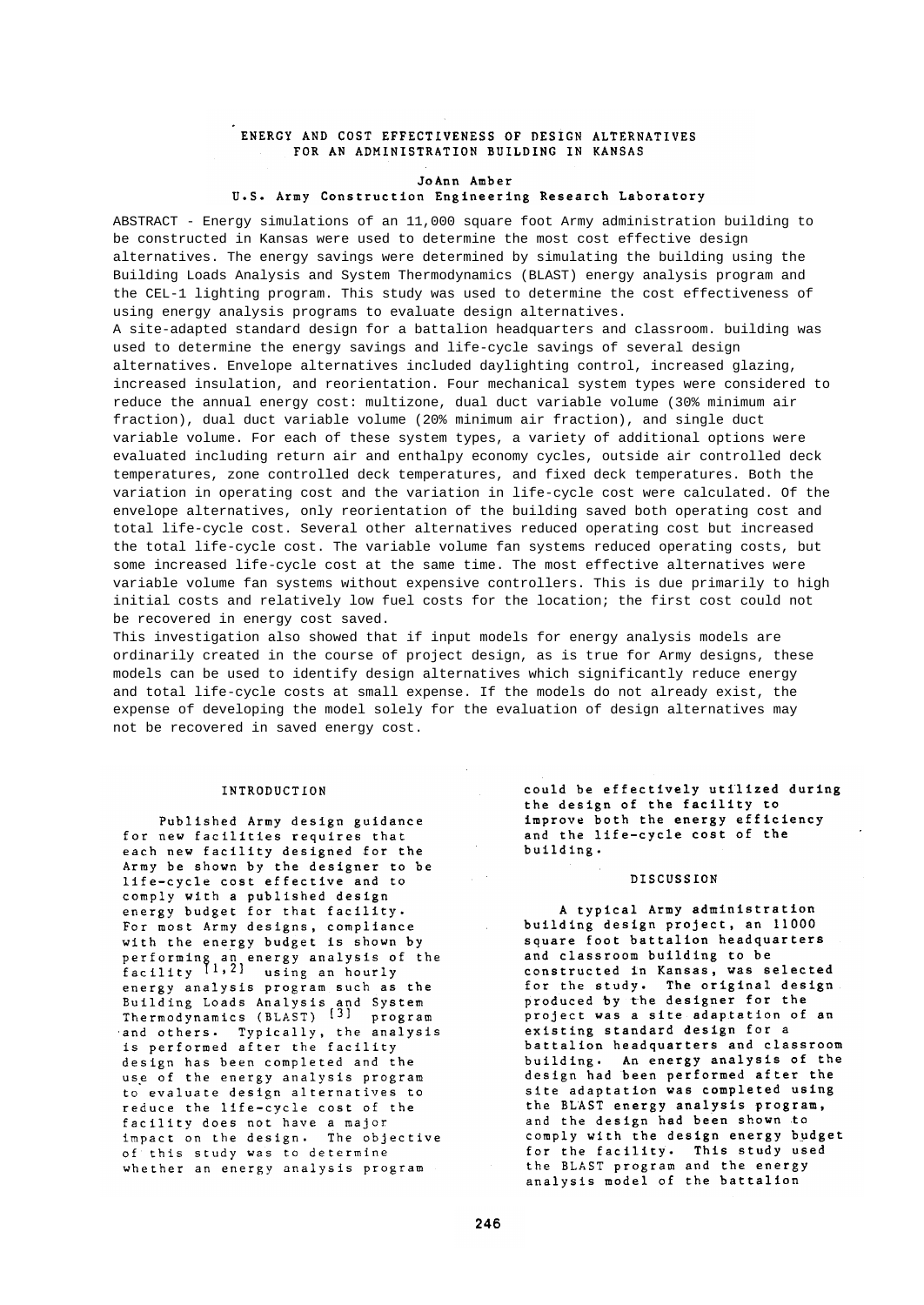headquarters building developed by the designer to identify energy and life-cycle cost effective alternatives to the original design which would be acceptable to the building owner/user.

The floor plan for the site-adapted standard design for the battalion headquarters building is shown in Figure 1. The building includes 11000 square feet of flat built-up roof and 5500 square feet of exposed R-13 exterior wall. The long axis of the building is oriented North-South so all the building's windows face East or West. The windows are double glazed with approximately 12% of the east exterior wall and 10% of the west exterior wall glazed. The building is served by a multizone fan system with zone-controlled deck temperatures and an enthalpy economy cycle operating year-round. Fuel costs to be used for life-cycle cost analyses on all buildings at this installation are extremely low. The natural gas unit charge is \$0.00252/kBtu and the electricity unit charge is \$0.0436/kWh  $(50.01278)$ kBtu). Escalation rates were calculated from data specified<br>in the Federal Register<sup>[4]</sup> to be  $UPW* = 17.042$  for natural gas and UPW\*=  $12.767$  for electricity for a 25 year project.life.

The first step in identifying energy and life-cycle cost effective alternatives to the original design was to develop a list of possible building envelope and mechanical system modifications which would be acceptable to the building owner/user. Functional and maintenance constraints of the user severely restricted the envelope options which were available. Maintenance considerations also<br>severely limited the mechanical system types and control options acceptable to the user. The acceptable potential envelope design modifications are shown in Table 1.

## TABLE 1 BUILDING DESIGN ALTERNATIVES **ENVELOPE**

\* base case - standard building as designed \* daylighting control on lights in rooms with windows \* daylighting control, east and west glazing increased by 50% \* daylighting control, east and west glazing increased by 100% \* heavy insulation (R22) in walls<br>\* super insulation (R38) in walls

\* facility rotated 90 degrees

## MECHANICAL SYSTEM System type

 $\star$  multizone \* dual duct variable volume (30%  $min)$ \* dual duct variable volume (20%  $min)$ \* single duct variable volume

Deck temperature reset controller<br>\* zone controlled<br>\* outside air (OA) controlled \* fixed setpoint

Economizer \* enthalpy (full year operation) \* enthalpy (cooling season operation) \* return air (full year operation) \* return air (cooling season operation) \*no economy cycle

Because the designer had not performed a daylighting analysis of<br>the facility, a CEL-1 <sup>[5]</sup> input model had to be created for this study. As is usual for Army<br>designs, an energy analysis model had been developed so that only small modifications to an existing<br>input model were required to study the alternatives. Using the BLAST energy analysis model developed by the designer and the CEL-1 model created for this study, the design alternatives identified above were individually analyzed. Costs savings for the alternatives were computed as differences from the standard case (delta costs). In this way, it was not necessary to<br>calculate the total life-cycle cost calculate the total life-cycle cost<br>of the facility before the design<br>was complete. The standard design<br>then becomes the zero case for<br>easier evaluation in operating cost and<br>the variation in life-cycle cost<br>were calculate were calculated.

#### RESULTS

 $\sim$   $\sim$   $\sim$ 

Figure 2 shows the savings generated by the envelope alternatives considered. Only one alternative, rotation of the building, produced a<br>savings in both life-cyle cost (LCC) of energy and total life-cycle cost. Rotation moved the long axis of the building from North-South to East-West which provided better use of the available solar gain. Because this change incurs no first cost,<br>the small savings in life-cycle<br>energy costs results in a small<br>total life-cycle savings. All other alternatives involved some increase<br>in first cost which could not be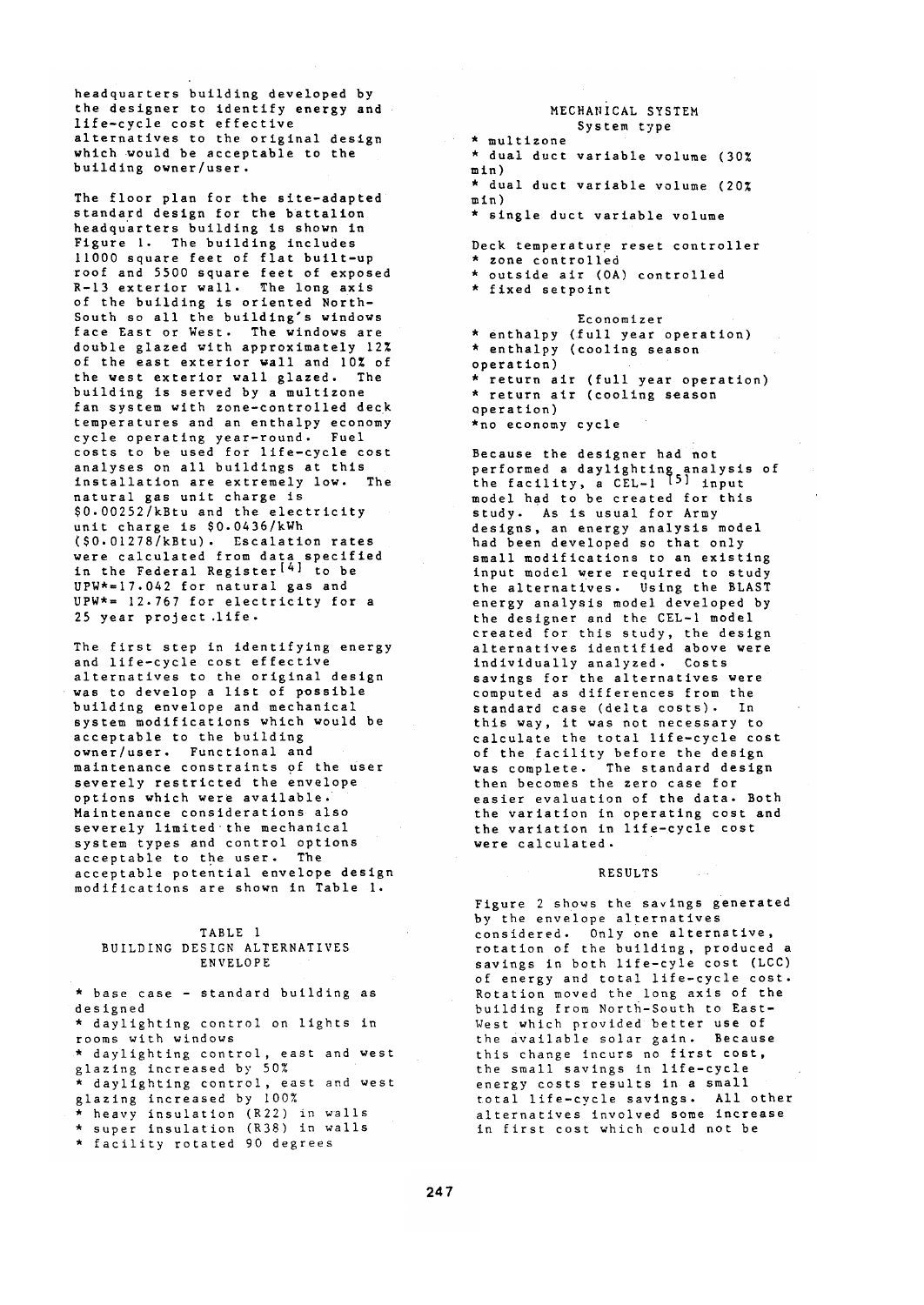## FIGURE 1 STANDARD DESIGN

÷.

l,



FIGURE 2-ENVELOPE VARIATIONS - DELTA LIFE CYCLE SAVINGS





 $\bar{z}$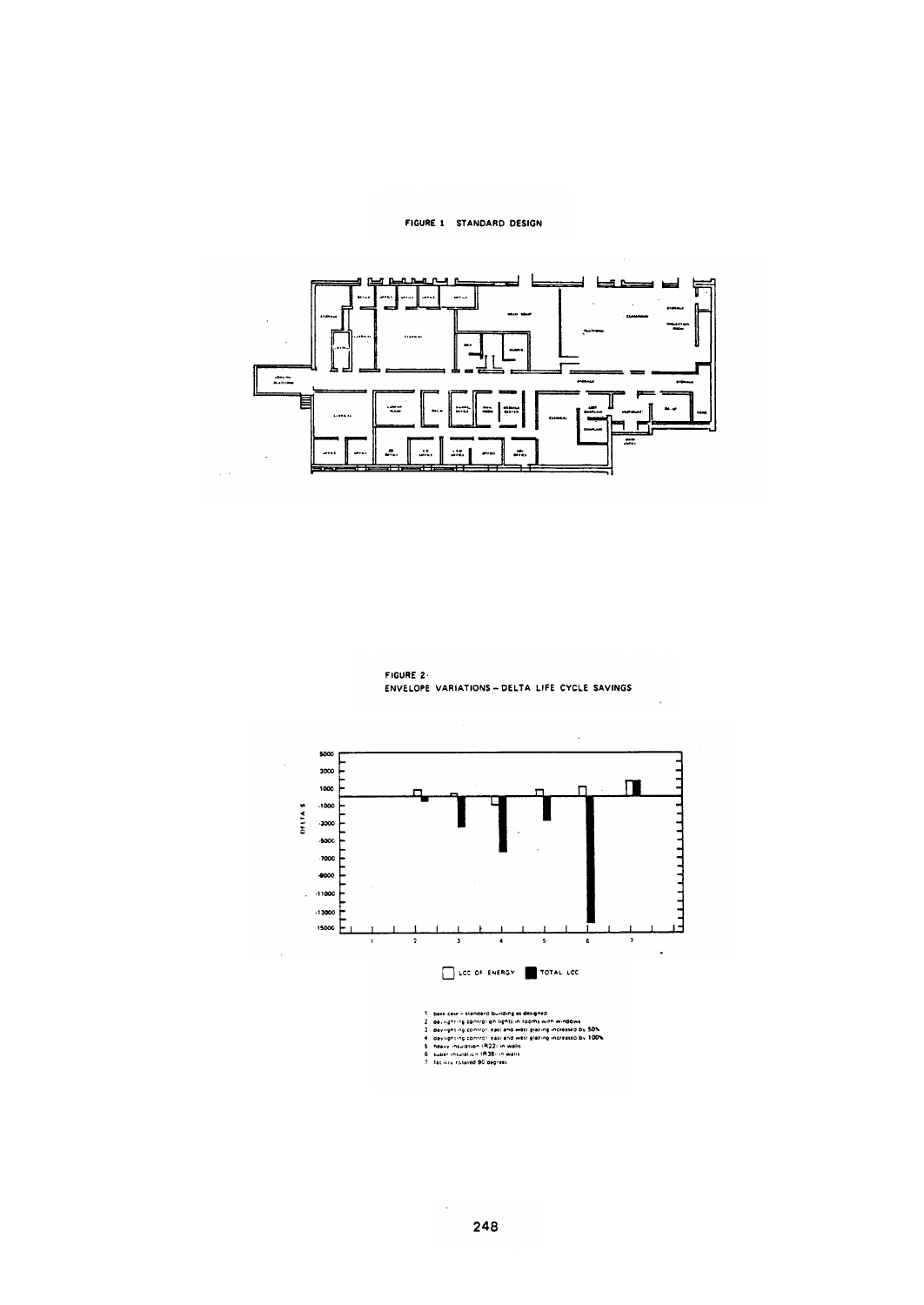offset by the life-cycle savings in energy. The critical component in this situation is probably the anticipated cost of fuel. If energy costs are expected to be very high, more in-depth and costly investigations may be made into envelope variations. For this particular facility, the fuel costs are low, so that only the most economical energy conservation alternatives reduced total lifecycle cost. Minor modifications to the envelope reduced energy lifecycle cost only slightly and<br>increased total life-cycle cost.

After the envelope alternatives had<br>been analyzed, the "best" envelope design, alternative 7, was selected and the fan system alternatives were evaluated only for that envelope alternative. Fan system alternatives provided more opportunities for cost reduction as shown in Figure 3. The original list of fifteen control options (three deck temperature reset controls each with five economizer<br>schemes) for each sytem type was quickly reduced. Only nine control combinations were actually studied as shown in Figure 3. Full year operation of both economizers for OA-controlled and fixed setpoint decks, were never evaluated since early tests verified that the economy cycle works against energy conservation outside the cooling season. Enthalpy economy cycles were eliminated because they did not prove to be substantially better than return air economy cycles and their unreliability in the field has<br>been documented.<sup>[5]</sup> The cooling season enthalpy economy cycle for systems with zone controlled decks were modeled simply to show the effect of enthalpy economizers if they performed properly. They were not considered valid alternatives and are provided for information purposes only. Alternatives H3, J3, H4, J4 were not analyzed because a pattern which made it possible to deduce the effect of those alternatives became clear. Return air economy cycles were not showing significantly more energy cost savings than no economy cycle and the added first cost of the economizer reduced the total lifecycle savings. The number of studies required to give the information needed was reduced from 60 to 24. From the information obtained from the final list of fan system alternatives, the best alternative can be chosen based on either energy life-cycle cost

reduction or total life-cycle cost reduction. Percent reduction in total energy consumption is also shown in Table 2.

## TABLE 2 FAN SYSTEM OPTIONS SAVINGS

| options        | delta   | delta    | percent     |
|----------------|---------|----------|-------------|
|                | life-   | $life -$ | difference  |
|                | cycle   | cycle    | in total    |
|                | savings | savings  | energy      |
|                | energy  | total    | consumption |
|                | (\$)    | $($ \$)  | (3)         |
|                |         |          |             |
| A l            |         |          |             |
| B <sub>1</sub> | 3400    | 3400     | $-16$       |
| C <sub>1</sub> | $-400$  | $-400$   | $+1$        |
| D1             | 3100    | 3100     | $-15$       |
| E1             | 1700    | 3700     | $-14$       |
| F <sub>1</sub> | 100     | 6100     | $-12$       |
| G l            | $-2500$ | 9500     | $-6$        |
| Hl             | 600     | 9400     | -8          |
| J <sub>1</sub> | 1800    | 5800     | $-14$       |
| C <sub>2</sub> | 7700    | $-2200$  | $-21$       |
| D <sub>2</sub> | 8600    | $-1300$  | $-26$       |
| E <sub>2</sub> | 8400    | 500      | $-25$       |
| F <sub>2</sub> | 8300    | 4400     | $-27$       |
| G <sub>2</sub> | 7400    | 9500     | $-25$       |
| H <sub>2</sub> | 7100    | $7200 -$ | $-24$       |
| J2             | 8000    | 2100     | $-26$       |
| D <sub>3</sub> | 8800    | $-1100$  | $-26$       |
| E <sub>3</sub> | 8600    | 700      | $-26$       |
| F <sub>3</sub> | 8700    | 4800     | $-28$       |
| G <sub>3</sub> | 8100    | 10200    | $-27$       |
| D4             | 10200   | 600      | $-26$       |
| E4             | 9600    | 2000     | $-26$       |
| F4             | 8800    | 5200     | $-28$       |
| G 4            | 8400    | 10800    | $-27$       |

If reduction in energy life-cycle cost was the primary criteria for<br>evaluating alternatives, the high savings options are D4, a single duct variable volume system with zone controlled deck temperatures and a return air economizer operating only during the cooling<br>season, or E4, a single duct<br>variable air volume system with zone controlled deck temperatures and no economizer. These are not the most life-cycle cost effective alternatives, however. The most life-cycle cost effective alternatives are G4, a single duct variable volume system with fixed deck temperatures and no economizer, or G3, a dual duct variable volume system (20% min) with fixed deck temperatures and no economizer. If simple reduction in energy consumption were the objective of this study, the percent change in energy consumption data shows that the largest reduction in energy consumption (28%) is given by the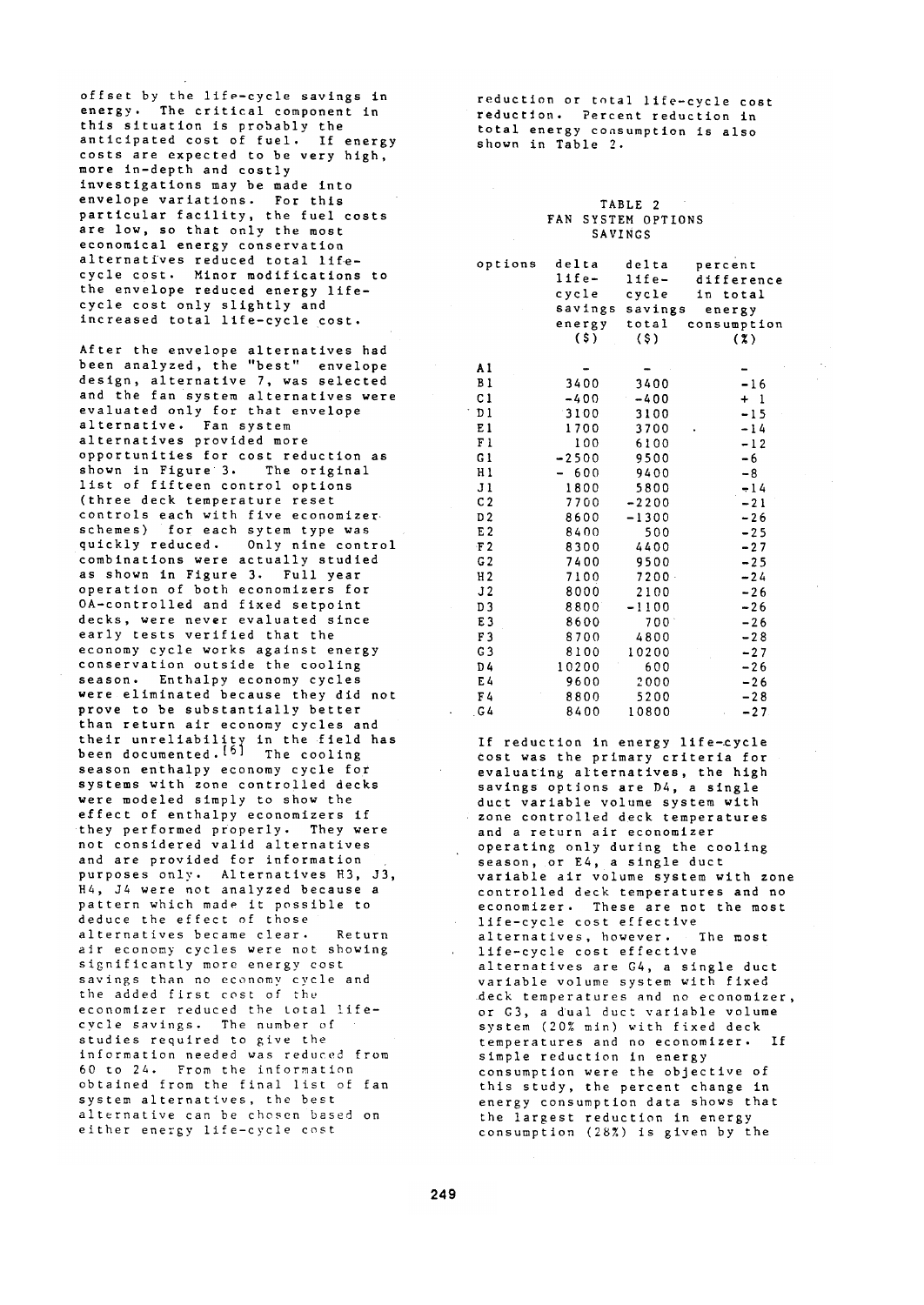

FIGURE 3 MECHANICAL SYSTEM VARIATIONS - DELTA LIFE CYCLE SAVINGS